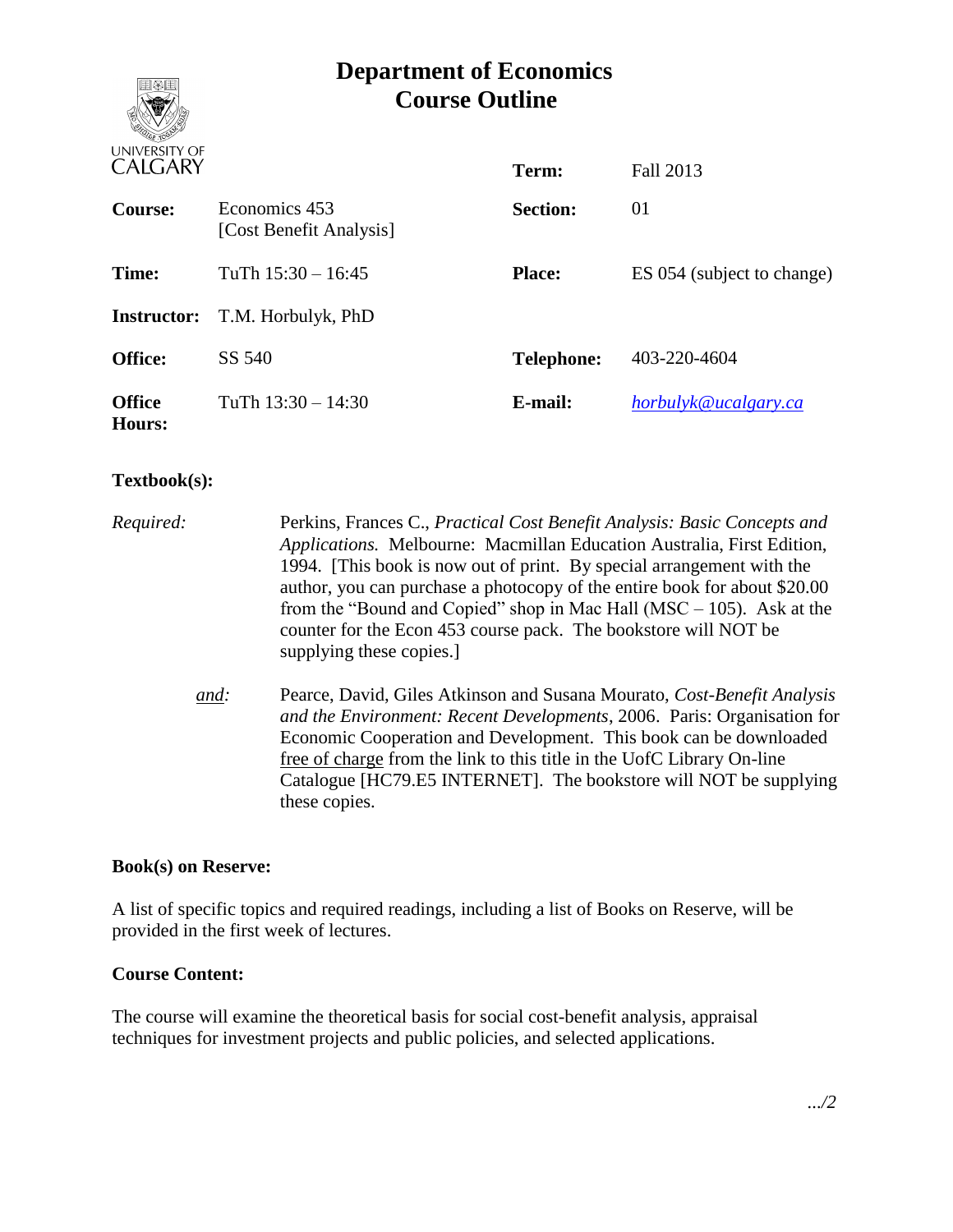## **Grade Determination and Final Examination Details:**

The final grade that each student receives will be based on the following weighting scheme:

| In-class quizzes         | 20\% |
|--------------------------|------|
| Midterm Examination      | 15%  |
| Assignments (two)        | 30%  |
| <b>Final Examination</b> | 35%  |
|                          | 100% |

#### (a) In-Class Quizzes

There will be 6 in-class quizzes, the best 4 of which will count toward your course score. Most of these quizzes will use multiple choice format questions.

#### (b) Assignments

There will be two assignments, each of which is to be submitted at the *beginning* of class on the date due. In exceptional cases they may be handed in *before* that date to the instructor personally. Answers to assignments will be discussed in class shortly after each assignment falls due. For this reason late assignments will be given a score of zero, although you may still wish to have the work corrected and returned without a score being recorded.

Students are encouraged to discuss the assignments with their classmates, but each must write up his or her own answers in his or her own words. Copying or misrepresenting someone else's work as your own is a serious offence which will *not* be tolerated. Your attention is directed to the "Statement of Intellectual Honesty" in the *[2013-2014](http://www.ucalgary.ca/pubs/calendar/current/k-2.html) [Calendar.](http://www.ucalgary.ca/pubs/calendar/current/k-2.html)*

#### (c) Examinations

The midterm examination will be held in class on a date to be announced. The final examination will be scheduled by the Registrar and will last two hours. It will be a comprehensive examination of all material covered in the course. All examinations will be closed-book. Students will *not* be allowed the use of calculators or other aids during any examination.

#### (d) Course Grades

A numerical score will be determined for each item of work submitted and a final (weighted) percentage score will be determined. A course letter grade will be assigned based upon the following conversion chart for final percentage scores:

| $A+$ 90 – 100 | B $73-76$     | $C-60-62$   |
|---------------|---------------|-------------|
| $A = 85 - 89$ | $B - 70 - 72$ | D+ $57-59$  |
| $A-80-84$     | $C+$ 67 – 69  | D $50 - 56$ |
| $B+ 77-79$    | C $63-66$     | $F = 0-49$  |

*.../3*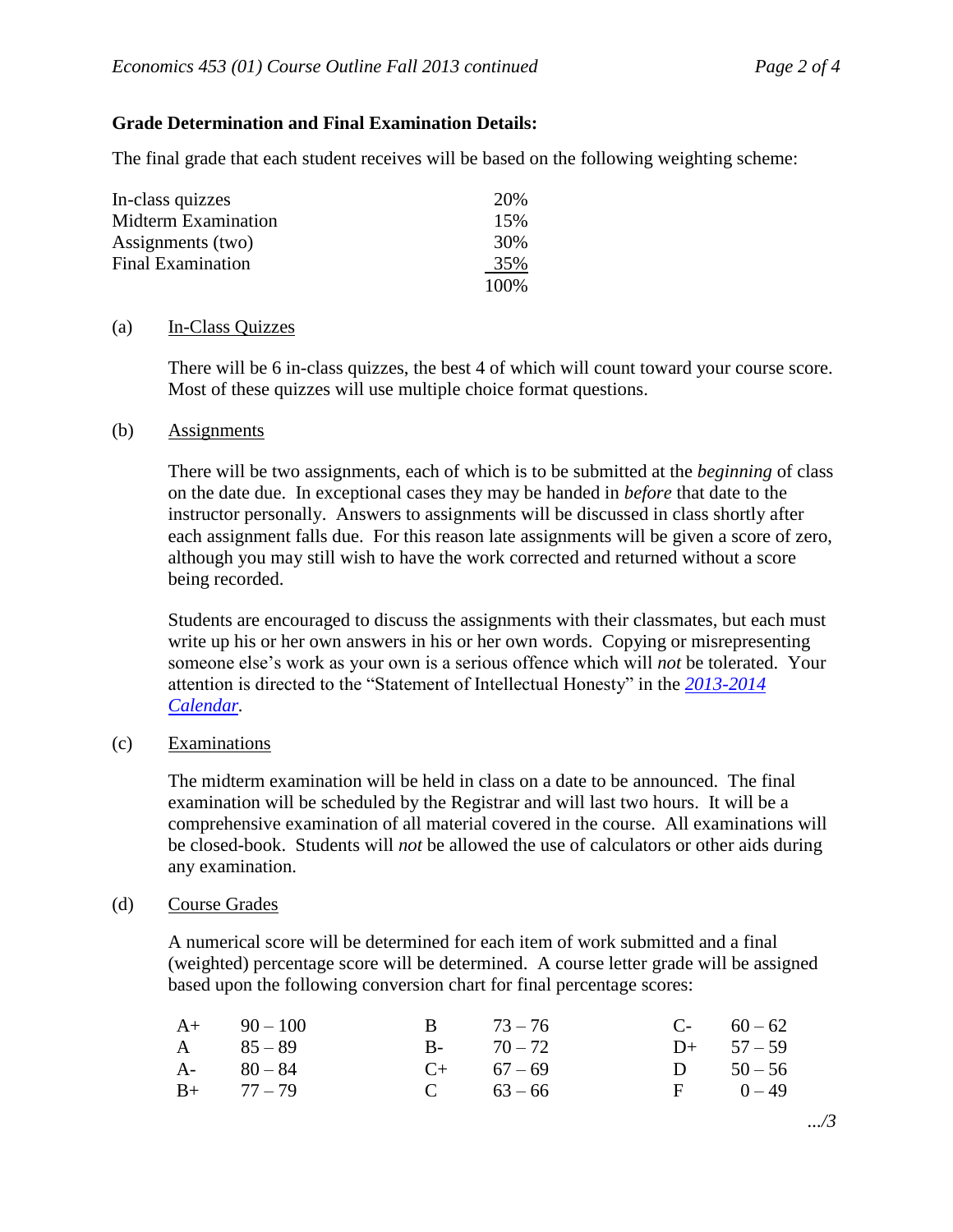A passing grade on any particular component of the course is not required for a student to pass the course as a whole.

Students seeking reappraisal of a piece of graded term work (including the midterm exam) should discuss their work with the instructor *within fifteen days* of it being returned to class. Re-graded work stands an equal chance of having a higher or lower score assigned. Any term work which is not returned during regular class time may be collected from the instructor during office hours.

### (e) Absence from Examinations:

Make-up examinations and deferred examinations will not be given except in the case of the Final Examination, where this possibility is provided for in the university's Academic Regulations. Examinations will not be given *before* the indicated examination date. A student who is absent from a test for legitimate reasons must discuss an alternative course of action with the instructor. For further information see the *[2013-2014](http://www.ucalgary.ca/pubs/calendar/current/e-3.html) Calendar*.

(f) Academic Accommodations:

It is the student's responsibility to request academic accommodations. If you are a student with a documented disability who may require academic accommodation and have not registered with the Disability Resource Centre, please contact their office at 403-220-8237. Students who have not registered with the Disability Resource Centre are not eligible for formal academic accommodation. You are also required to discuss your needs with your instructor no later than fourteen (14) days after the start of this course.

# (g) Blackboard website

This course will make use of *Blackboard*. Students who are registered in the course can log on at<http://blackboard.ucalgary.ca/>

I welcome any comments you may have about the course during the term. When something is not clear during a lecture, do not hesitate to ask questions or to come see me during office hours.

# **Other Resources:**

|                                                                                                                                | <b>Students' Union Faculty Representatives</b>                                                                                    |  |  |
|--------------------------------------------------------------------------------------------------------------------------------|-----------------------------------------------------------------------------------------------------------------------------------|--|--|
| <b>Student Ombuds Office</b>                                                                                                   | (Arts)                                                                                                                            |  |  |
| Duncan McDonald                                                                                                                | <b>Jaret Henry</b>                                                                                                                |  |  |
| Phone. 403-220-6420                                                                                                            | Zainab Malik                                                                                                                      |  |  |
| Email: ombuds@ucalgary.ca                                                                                                      | Levi Nilson                                                                                                                       |  |  |
|                                                                                                                                | Maggie Pham                                                                                                                       |  |  |
| <b>Students' Union Vice-President, Academic</b><br><b>Emily Macphail</b><br>Phone: 403-220-3911<br>E-mail: suvpaca@ucalgary.ca | Phone: 403-220-3913<br>E-mail: $arts1@su.ucalgary.ca$ ,<br>arts2@su.ucalgary.ca,<br>arts3@su.ucalgary.ca,<br>arts4@su.ucalgary.ca |  |  |